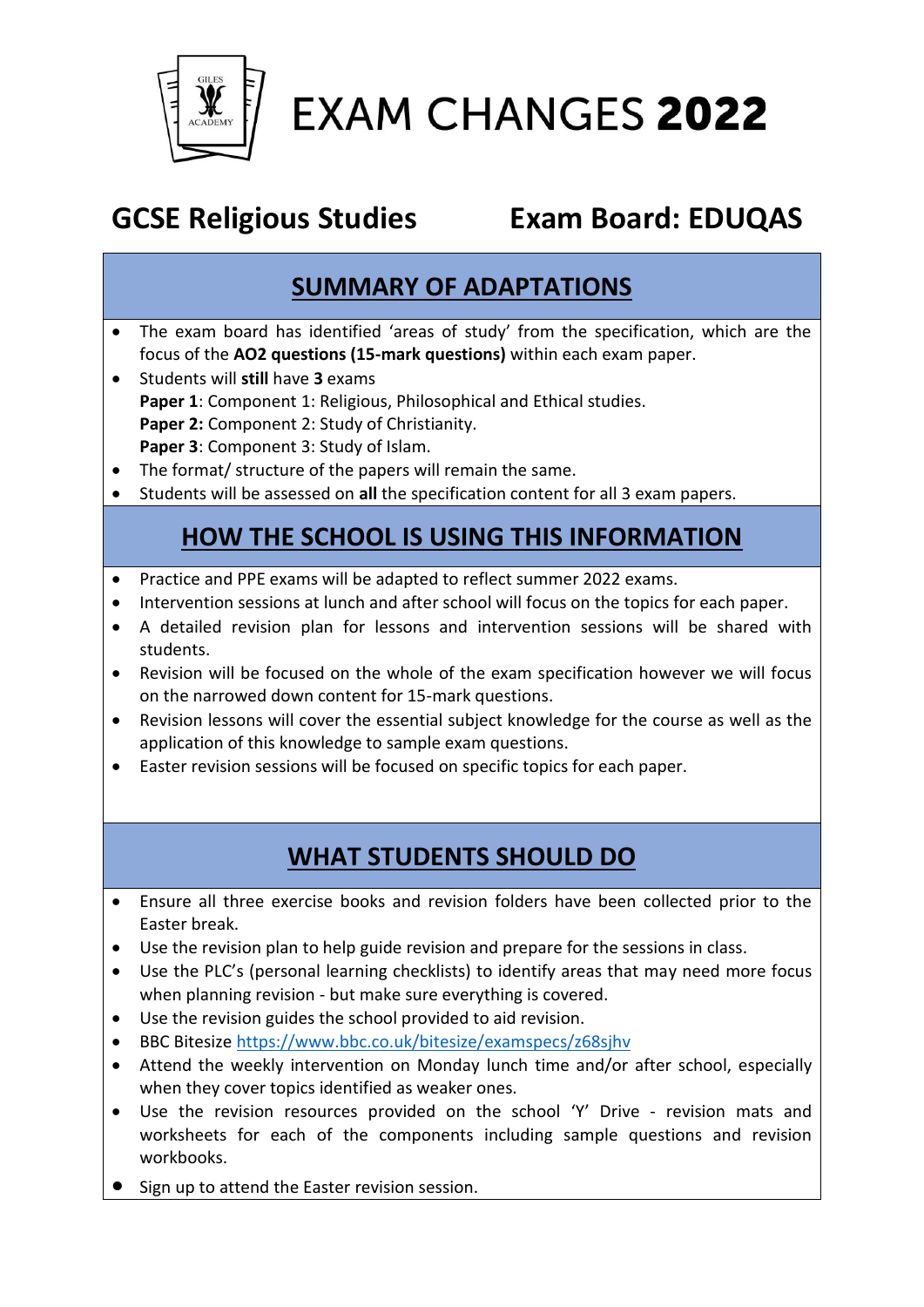#### **Component 1: Religious, Philosophical and ethical studies in the modern world 16.05.22 am**

| <b>Topic - Issues of relationships</b>  |                     |                | <b>15-mark question focus</b>                  |           |                |  |
|-----------------------------------------|---------------------|----------------|------------------------------------------------|-----------|----------------|--|
|                                         | Textbook            | Revision       |                                                | Textbook  | Revision       |  |
|                                         | Pg.                 | Guide Pg.      |                                                | Pg.       | Guide Pg.      |  |
| Adultery                                | $7 - 8$<br>15       |                | Beliefs and attitudes about family             | $4 - 7$   |                |  |
|                                         |                     |                | including the roles of men and women           |           |                |  |
| <b>Divorce</b>                          | $17 - 19$           | 9              | Beliefs about marriage out religious           | 13        | 5              |  |
|                                         |                     |                | tradition (interfaith marriage)                |           |                |  |
| Cohabitation                            | 14                  | $\overline{7}$ | Different beliefs about cohabitation           | 14        | $\overline{7}$ |  |
| Commitment                              | $\overline{7}$<br>3 |                | The nature of the Christian marriage           | $8 - 10$  | 6              |  |
|                                         |                     |                | ceremony and a Muslim marriage                 |           |                |  |
| Contraception<br>25                     |                     | 10             | What is the importance/ purpose of the         | $8 - 10$  | 5              |  |
|                                         |                     |                | main features of a Christian wedding E.g.      |           |                |  |
|                                         |                     |                | what does the rings symbolise?                 |           |                |  |
| Gender                                  | $29 - 21$           |                | Different attitudes towards adultery           | 15        | $7 - 8$        |  |
| equality                                |                     |                |                                                |           |                |  |
| Responsibilities                        | 5                   | 3              | Different attitudes towards divorce,           | $17 - 19$ | $\mathsf g$    |  |
|                                         |                     |                | separation, annulment, and remarriage          |           |                |  |
| Roles                                   | $5-6$               | $\overline{3}$ |                                                |           |                |  |
| <b>Topic - Issues of Life and Death</b> |                     |                | <b>15-mark question focus</b>                  |           |                |  |
| The Afterlife                           | 71-80               | $26 - 29$      | Christian ideas on the value of human life     | 43        | $15 - 16$      |  |
|                                         |                     |                | (story of Adam and Eve)                        |           |                |  |
| Environmental                           | 49-50               | 18-19          | Different Christian ideas on the sanctity of   | 55        | $21 - 22$      |  |
| sustainability                          |                     |                | human life                                     |           |                |  |
| Euthanasia                              | 64-69               | 25             | What do these verses tell us about the         | 54        | 20             |  |
|                                         |                     |                | value of Human life?                           |           |                |  |
|                                         |                     |                | 'God saw all that he had made, and it was      |           |                |  |
|                                         |                     |                | very good'                                     |           |                |  |
|                                         |                     |                | "Before I formed you in the womb I knew        |           |                |  |
|                                         |                     |                | you, before you were born, I set you           |           |                |  |
|                                         |                     |                | apart;                                         |           |                |  |
| Evolution                               | 39-41               | 17             | Non-religious belief about evolution           | 40-41     | 17             |  |
|                                         |                     |                | Darwin & Illusion of design                    |           |                |  |
| Abortion                                | 60-62               | $23 - 24$      | Attitudes towards abortion                     | 60-61     | $23 - 24$      |  |
| Quality of life                         | 58-59               | 22             | Attitudes towards Euthanasia                   | 68-69     | 64-69          |  |
| Sanctity of Life                        | 54-57               | $21 - 22$      | Non-religious views on the importance of<br>57 |           | 18-20          |  |
|                                         |                     |                | human life and animal life                     |           |                |  |
| The Soul                                | 71                  | 26             | Peter singers' views on speciesism             | 52        | 22             |  |
|                                         |                     |                | Dying with dignity movement (Humanism)         | 60        | 25             |  |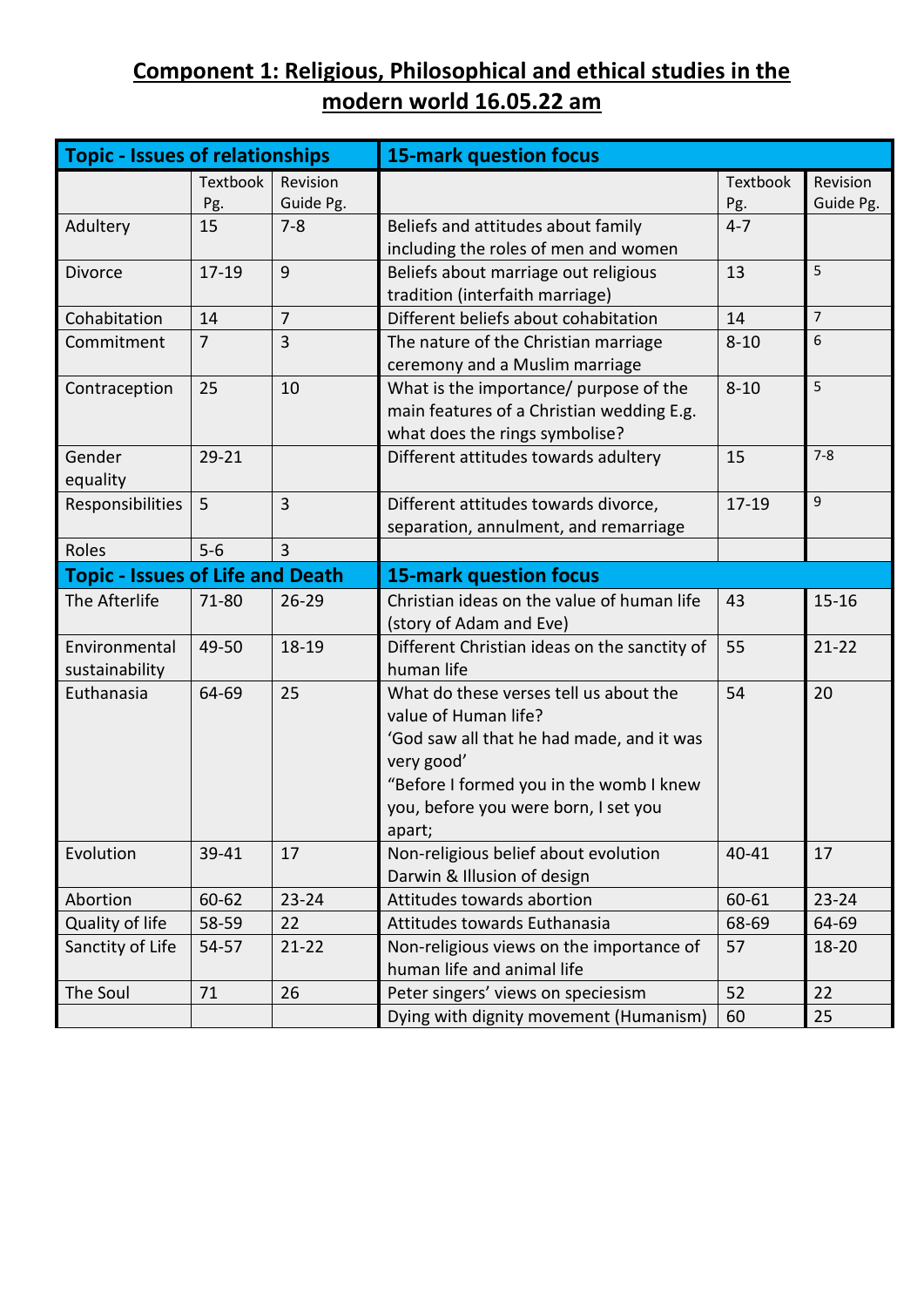| <b>Topic - Issues of Good and Evil</b> |         |           | <b>15-mark question focus</b>                           |         |           |  |
|----------------------------------------|---------|-----------|---------------------------------------------------------|---------|-----------|--|
| Good and Evil<br>30                    |         |           | What makes an act wrong? Laws,                          | 85      | 30        |  |
| 40-41                                  |         |           | conscience, religious laws and teachings,               |         |           |  |
|                                        |         |           | situation ethics and types of morality                  |         |           |  |
| Forgiveness                            | 38-39   |           | Views on the causes of crime                            | 88      | 32        |  |
| Freewill                               |         | 31        | The aims of punishment                                  | 89      | 33        |  |
| Morality                               |         | 31        | Christian and Muslim ideas on Justice and<br>punishment | 90-91   | 34        |  |
| Punishment                             |         | $31 - 37$ | The treatment of criminals in the 21st                  | 91-93   | 35        |  |
| and Justice                            |         |           | Century and the work of prison reformers                |         |           |  |
| Sin                                    |         | 34        | The work of Prison Chaplains                            | 94      | 35        |  |
| Suffering                              | 40-41   |           | Reponses to the death penalty                           | $97 -$  | $36 - 37$ |  |
| <b>Topic - Issues of Human Rights</b>  |         |           | <b>15-mark question focus</b>                           |         |           |  |
| Censorship and                         | 124&127 | 45&48     | Beliefs and teachings on attitudes                      | 128     | 44-45     |  |
| social Justice                         | 134-137 |           | towards human dignity Genesis 1:26-27                   |         |           |  |
| Prejudice and                          | 140-150 | 49-51     | Practices to promote human rights                       | 128     | 47        |  |
| Discrimination                         |         |           | including equality: agape in action                     |         |           |  |
| Extremism                              | 138-139 | 48        | An example of a person who has come                     | 133     | 47        |  |
|                                        |         |           | into conflict with the laws of a country                |         | $51 - 52$ |  |
|                                        |         |           | (personal conviction) Malala, Oscar                     |         |           |  |
|                                        |         |           | Romero, Martin Luther King                              |         |           |  |
| Human Rights                           | 124     | 44-46     | Arguments for and against censorship                    | 134-135 | 48        |  |
| Personal                               | 126     | 47        | Arguments for and against freedom of                    | 136-137 | 46-47     |  |
| Conviction                             |         |           | religious expression. Should people be                  |         |           |  |
|                                        |         |           | able to express their faith however they                |         |           |  |
|                                        |         |           | wish?                                                   |         |           |  |
| $53 - 55$<br>154-161<br>Poverty        |         |           | Religious extremism: What it is, why                    | 138-139 | 48        |  |
|                                        |         |           | people may become extremist and the                     |         |           |  |
|                                        |         |           | difference between acceptable freedom                   |         |           |  |
|                                        |         |           | of speech as seen as extremist.                         |         |           |  |